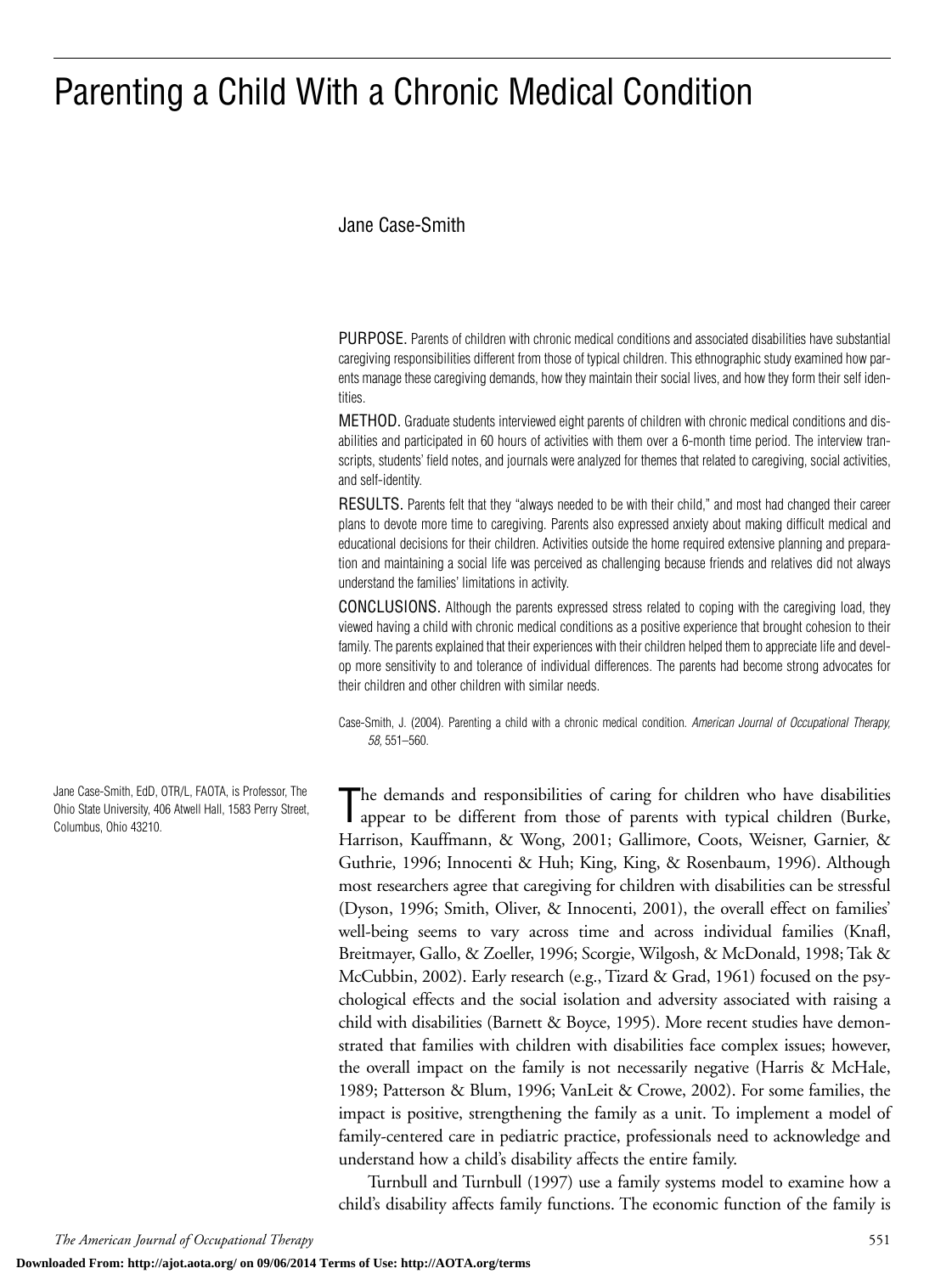affected because parents generally work fewer hours outside the home in order to care for their child and costs for treatment and medication are high. Therefore parents' earning ability decreases at the same time that their costs increase. Additionally, the child care demands on parents' time increases as daily care of the child rises above that required for typical children (Dunlap & Hollinsworth, 1977; Harris & McHale, 1989; Helitzer, Cunningham-Sabo, VanLeit, & Crowe, 2002). For example, parents may regularly implement numerous therapeutic procedures, engage in feeding for long periods of time or frequently throughout the day, administer medications or medical procedures (e.g., suctioning, gastrostomy feedings), and attend therapy and clinic appointments. Because more time is spent in daily care activities, less time is available for other activities, such as recreation and socialization (Helitzer et al., 2002; Turnbull & Turnbull). Barnett and Boyce (1995) found that mothers with children with Down syndrome were unable to maintain employment and spent less time in social activities. Their survey results demonstrated that socialization and work activities were replaced with child-care activities. Fathers also reported more child-care time and less time in social activities.

Turnbull and Turnbull (1997) explain that when parents' socialization is limited, the entire family is affected. Families are the bases from which children learn to interact with others; therefore, children's first experiences with friends and family are vital to their social-skill development. Loss of social activity opportunities early in life can have long-term implications for building friendships and social supports.

Other researchers have investigated the types of accommodation that the family system must make when it includes children with developmental disabilities (Gallimore et al., 1996). These authors define accommodation as the family's functional responses or adjustments to the demands of daily life with a child with special needs (Gallimore et al.; 1996; Gallimore, Weisner, Kaufman, & Bernheimer, 1989). Every accommodation is presumed to have costs as well as benefits to the individuals of the family and to the family as a whole. The types of accommodations that families make change throughout the life cycle. Some investigators report that adjustments are greatest when first learning about the disability (Weisner, 1993); other authors propose that coping becomes more difficult and greater adaptations are needed as children get older and performance discrepancies increase (Bristol & Schopler, 1983; Suelzle & Keenan, 1981). Examples of accommodations made by families are that the mother arranges for flexibility in work or works at home, the family's home is altered to improve safety or accessibility, and the caregiving responsibilities of both parents increase (Gallimore et al., 1996; Helitzer et al., 2002).

A few studies have examined the impact of children with medical diagnoses who require ongoing intervention and medical technology on parents (see Patterson & Blum [1996] for a review). Caring for a child who requires routine use of medical technology, such as respirators, gastrostomy pumps, suctioning equipment, can be socially isolating for parents. Some parents report that they are virtually housebound (Andrews & Nielson, 1988). For example, parents may not be able to find babysitters, the child's behaviors may create uncomfortable social situations, the logistics of leaving the house for nonessential events may be overwhelming, as when equipment, medical supplies, and medical technology needs to be packed and unpacked. Kirk (1998) and Murphy (1997) reported that most families with children with chronic medical problems must rely on nurses and other health care professions for respite care. In addition, the home environment is not as conducive to social activities when it is filled with medical technology and supplies, taking on the appearance of an intensive care unit (ICU). Although parents seem to accommodate to the presence of medical technology, friends and extended family may feel less comfortable. Concerns about the child's exposure to viruses and bacteria may also limit social opportunities.

Parents have reported that their experiences with a child who requires continual medical care is exhausting and at times overwhelming (Jennings, 1990; Kirk, 1998). The uncertainty of chronic illness and the child's prognosis can produce ongoing anxiety for parents (Andrews & Nielson, 1988; Murphy, 1997). The stress associated with a child's chronic illness can create problems in the mother's relationships with her other children and in the marriage (Kirk, 1998; Murphy, 1997).

Other areas of family function that are often affected when a child has chronic medical problems are parents' selfidentity and social–emotional well-being (Turnbull & Turnbull, 1997). When all or most family activities revolve around the exceptionality (e.g., therapies, meetings with professionals, caregiving, hospitalizations), the exceptionality may become the major identifying characteristic to the parents (Patterson & Blum, 1996). For example, the parents may introduce themselves as the parents of a child with a congenital heart condition or a neurological syndrome.

The degree of family stress appears to partially relate to the amount of support available. Families without access to respite and services are more likely to feel overburdened, emotionally exhausted, and socially isolated (Kirk, 1998; Murphy, 1997; Tak & McCubbin, 2002). Support in the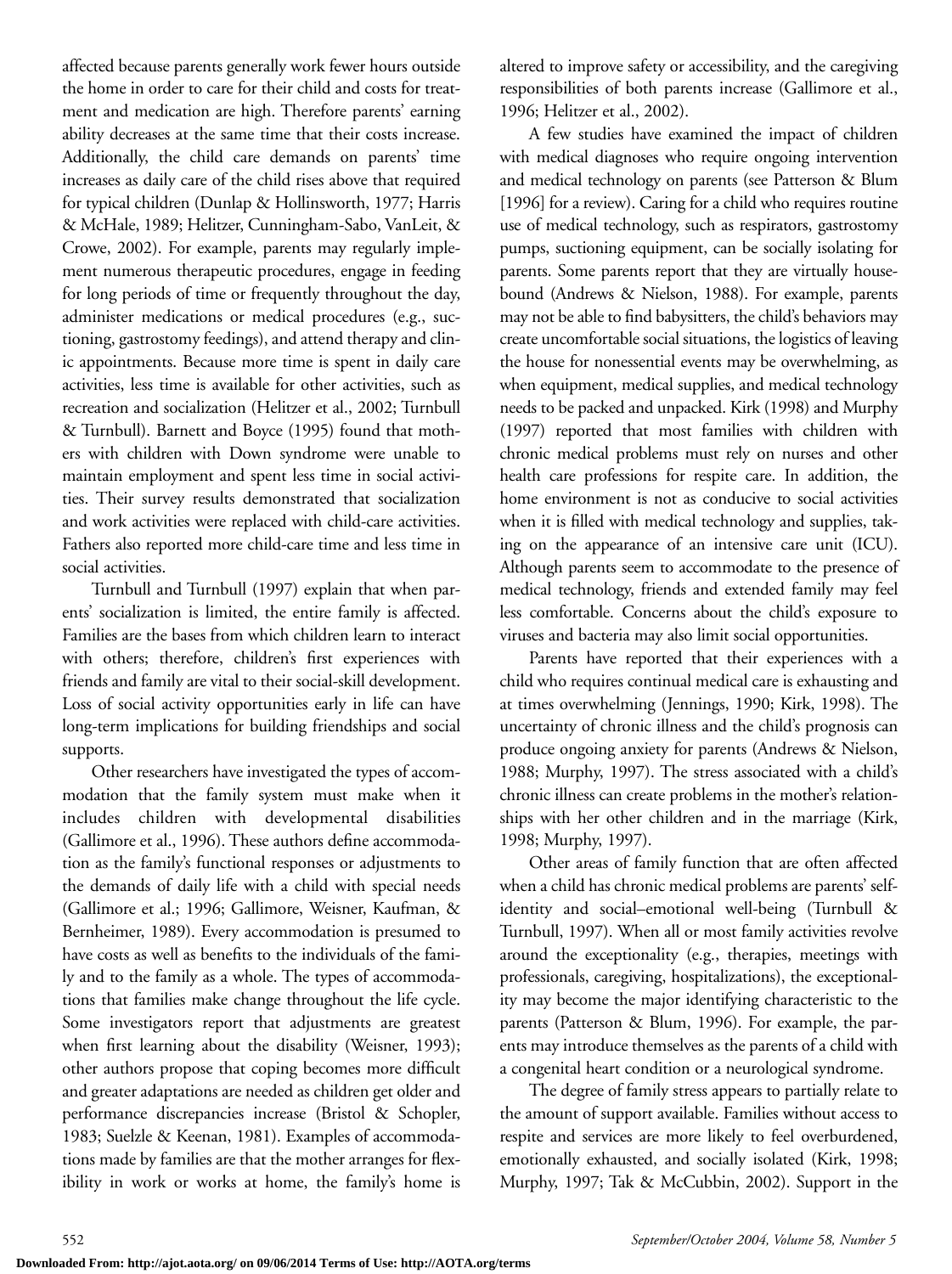form of friends, extended family, financial security, professional services, and community resources can help families maintain healthy, balanced lives (Gallimore et al., 1993; Humphry & Case-Smith, 2001; Turnbull & Turnbull, 1997; VanLeit & Crowe, 2002).

Understanding how parents' occupations and experiences differ when they include a child with chronic medical problems can help occupational therapy practitioners focus on the issues that matter most to families. Professionals need a deep understanding of the experiences of these families in order to fit their interventions into the family's daily life and to help them make accommodations that are of low cost and high benefit. The purpose of this study was to examine in depth the caregiving, social occupations, and self-identities of parents with children with significant disabilities and chronic medical conditions. We examined these occupational areas because the literature suggests that these family functions are substantially affected by young children with serious medical issues and intense caregiving needs (Barnett & Boyce, 1995; Crowe, 1993; Kirk, 1998; Patterson, Jernell, Leonard, & Titus, 1994).

# Method

#### *Design*

We implemented an ethnographic approach to examine the caregiving, social occupations, and self-identities of families with preschool-age children with chronic medical conditions and disabilities. The design used multiple sources for data about the families, including in depth interviews with the parents and extended observations of the families. The informants were mothers and fathers, and almost all observations included the entire nuclear family. As part of an interdisciplinary early intervention training project in a Midwest university, the parents consented to allow graduate students to participate with them in 60 hours of family activities and outings. I selected data from 8 of the 22 participating families for analysis because their children had ongoing and complex medical concerns, were dependent on technology, or had significant disabilities that affected all areas of development, or all. Each graduate student conducted an in-depth interview with one set of parents, transcribed the interview, and subsequently participated in 60 hours of activities with the family over a 6-month period. The students described the family outings and activities in depth and detail, generating between 12 and 15 field notes. Following description of the activity and the interactions, each student wrote journal entries that interpreted her experiences based on coursework readings on family occupations and interactions.

### *Participants*

The training project coordinator, who is the mother of a child with cerebral palsy, recruited the families (*n* = 22) with children with disabilities from her school and hospital contacts. Each signed informed consent to participate in the study. The eight families in this study had children with combinations of complex medical issues and significant developmental delays. The children were 4 to 6 years of age. All of the families were married couples and six of the eight had other children. Two of the children with disabilities were adopted at birth. All of the families were Caucasian and middle class. Five of the eight children received 40 or more hours per week of nursing services. The graduate students who interviewed and observed the families were four occupational therapists, one nurse, one special educator, and two speech pathologists. Table 1 lists the diagnoses of the children whose families participated in the study.

#### *Instrumentation/Procedures*

The faculty and staff of the training project designed the interview guide, based on family systems concepts defined in Turnbull and Turnbull (1997). Parents were asked to describe a typical day, their family routines, social supports, interventions and their satisfaction with those interventions, and their hopes and dreams for the future. The interviews were transcribed verbatim. Field notes regarding nonverbal responses and the environment during the interviews were recorded. During the 60 hours that the students spent with the families, they accompanied the family to therapy, clinic, and physician visits, Individualized Educational Program meetings, family outings, respite, and typical activities as defined by the family. Examples of family outings and activities were touring the science museum, eating at

**Table 1. Medical Diagnoses of the Children With Chronic Medical Conditions**

| Name <sup>*</sup> | Participants' Medical Diagnoses and Risk Factors                                                               |
|-------------------|----------------------------------------------------------------------------------------------------------------|
| Annie             | Twin, anoxia at birth, cerebral palsy, seizures, cortical blindness                                            |
| Sean              | Congenital heart defect, digestive problems, on transcutaneous<br>peritoneal nutrition (TPN), genetic syndrome |
| Katie             | Premature birth, gastrostomy tube, blind, seizures                                                             |
| Michael           | TPN, jejunostomy tube, gastrostomy tube, genetic syndrome:<br>velocardiofacial disorder, heart defects         |
| Carlie            | Premature, gastrostomy tube, hypersensitive to sounds and oral<br>stimulation                                  |
| Jeremy            | Near strangling, severe brain injury, cortically blind, seizures,<br>severe cerebral palsy                     |
| David             | Hypoplastic left heart, cerebral vascular accident following heart<br>surgery                                  |
| Kevin             | Severe spastic quadriparesis cerebral palsy, seizures, mental<br>retardation                                   |

\*All names are pseudonyms.

**Downloaded From: http://ajot.aota.org/ on 09/06/2014 Terms of Use: http://AOTA.org/terms**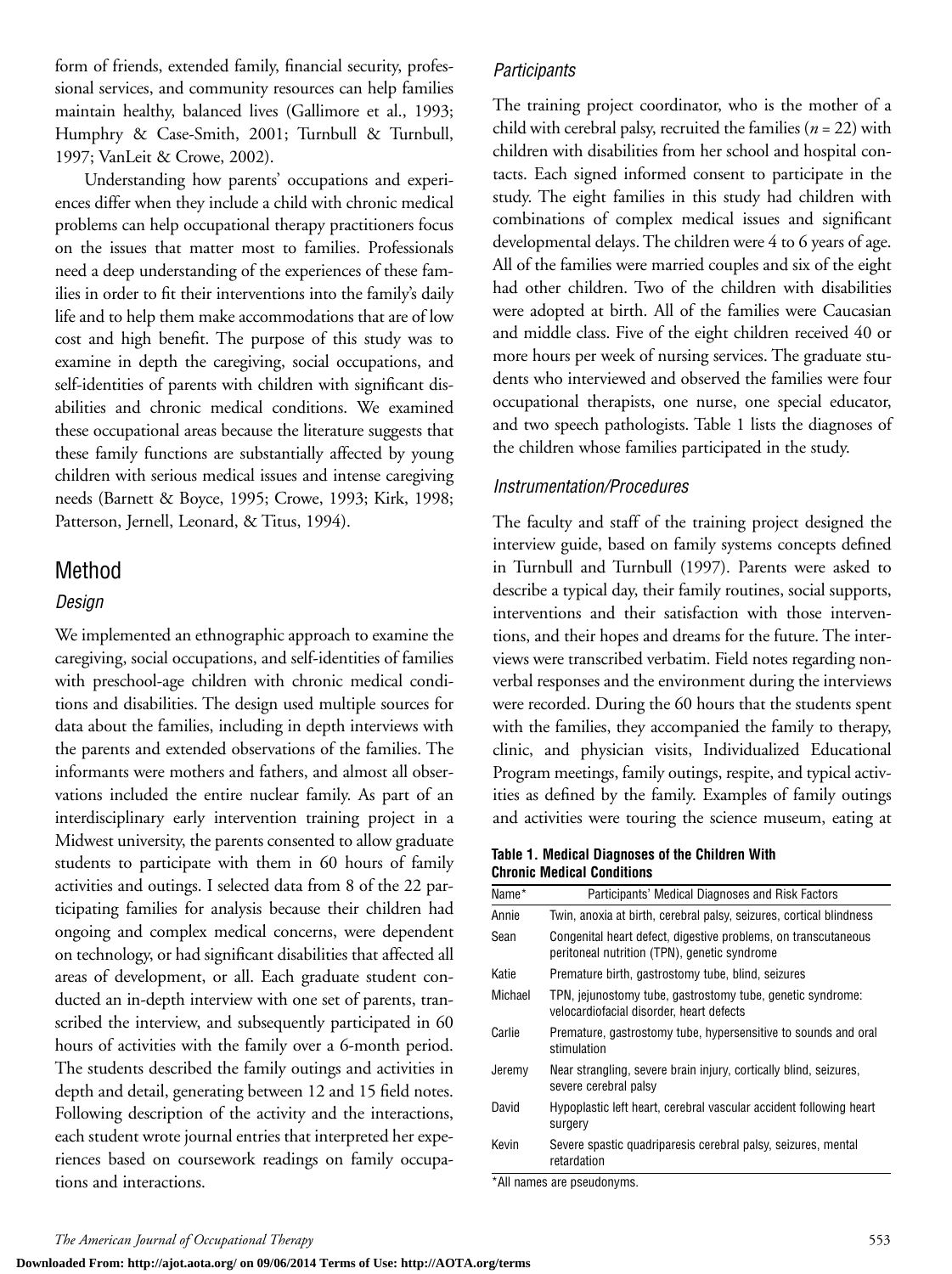restaurants, swimming, and bowling. The students attended baseball games, picnics, birthday parties, and church events with their families. Each student described his or her experiences, focusing on the family's occupations and their interactions with medical and educational professionals.

#### *Data Analysis*

Following several readings of the interviews, field notes, and journals, I coded each statement or group of statements with a label that defined its theme. These labeled sections were combined and organized into common and related themes. Data within the thematic categories were analyzed to identify concepts. An iterative process was implemented to reorganize the themes and concepts to obtain the best fit using all of the data. The concepts were interpreted using related literature and reflection based on my experiences with families over 25 years in early intervention programs. Two mothers from the study reviewed the themes and concepts to provide member checks and validate the findings. Two graduate students and three project faculty served as peer reviewers by examining the data and the interpretation. The peer reviewers and member checks resulted in slight modification of the themes and reorganization of the data; this process also served to confirm the truth-value of the themes.

# Results

Three themes emerged related to caregiving. "The challenge of always being there" describes mothers' constant efforts to provide for their children's medical, educational, and recreational needs given their total dependency on their parents. "Change in career plans" describes how in each family, one parent gave up his or her career plans to stay home and care for the child with special needs. "Making decisions and tolerating compromises" describes compromises that the parents made in caring for their children. The themes that emerged related to the families' social lives were "Where do we find a sitter?" which describes the lack of resources for respite care and the difficulties the parents experienced when leaving the house, and "anticipating the unanticipated," which describes the elaborate planning required when families did venture from their homes. A third set of themes described issues in the families' selfidentify and illustrated how each family's identity was defined by the child with special needs. The parents explained how their experiences with their children helped them to appreciate life and demonstrate more sensitivity to and tolerance of individual differences. They had become strong advocates for their children and other children with similar needs.

## *Managing Caregiving Responsibilities*

Each parent described a typical day, revealing the level of caregiving required of the child with a medical condition. In most of the families, the parents maintained a rigorous, highly scheduled day of medical procedures and caregiving responsibilities. Sean's [all names are pseudonyms] father describes their typical routine:

We get up at 6:15. We get ready for work. Sean gets up by 7 and gets unhooked from his TPN [transcutaneous peritoneal nutrition]. He gets a bottle and his diaper changed. When the nurse is not there, we draw up his meds. . . . It takes about an hour to get all the medications together for the day and then we lay them out. All of the meds are given over the course of the day. . . . He probably gets some meds every half hour or so. Then he gets a break [at 3:30]. We start the evening meds around 7. He gets insulin at 9 a.m., 3 p.m., and again at 9 p.m. We put him down to bed between 9 and 9:30.

Michael is the youngest of five children. He has "a Gtube [gastrostomy], a J button [jejunostomy], and a broviak [for the TPN], and a trach." His mother describes her day of caregiving:

During the week, Michael gets up between 7 and 7:30. I have already taken my shower, two of the kids are already gone, two of the kids are getting ready. We kind of sponge him down because he wakes up soaking wet from his diaper. We disconnect his TPN, give him his breathing treatments, his meds, change dressings. . . . After the first wet diaper, we put his pants and shoes on him and hook up his pump, and then we get ready for school.

He gets tube fed for 4 hours a day. . . . Then he comes home, and he gets more medicine, more breathing treatments, another diaper change, goes to bed for a nap. Then we have to wake him up for therapy . . . so we get him up, change him again, and it's either speech, OT or PT, depending on which day of the week it is. Some days it's doctor's appointments. . . . We do that and then usually between 4 and 7 we're driving everyone else to their stuff, taking them to piano lessons or choir or scouts or whatever it is, ice skating lessons. . . . A couple times a week we give him a bath in the evening, and when we do that, we have to go through changing all of the dressings, which takes about an hour. About 8:30 he goes to bed. I'm usually up two or three times in the night suctioning him or something like that . . . so that is a typical Michael day.

These descriptions reveal highly structured days, filled with many caregiving tasks. Although most families with young children lead busy, highly scheduled days; these families' activities revolved around caregiving tasks and medical procedures, not recreational and social activities. The five families who received nursing care expressed how grateful they were to have professional assistance in caregiving, yet numerous medical and therapeutic procedures remained to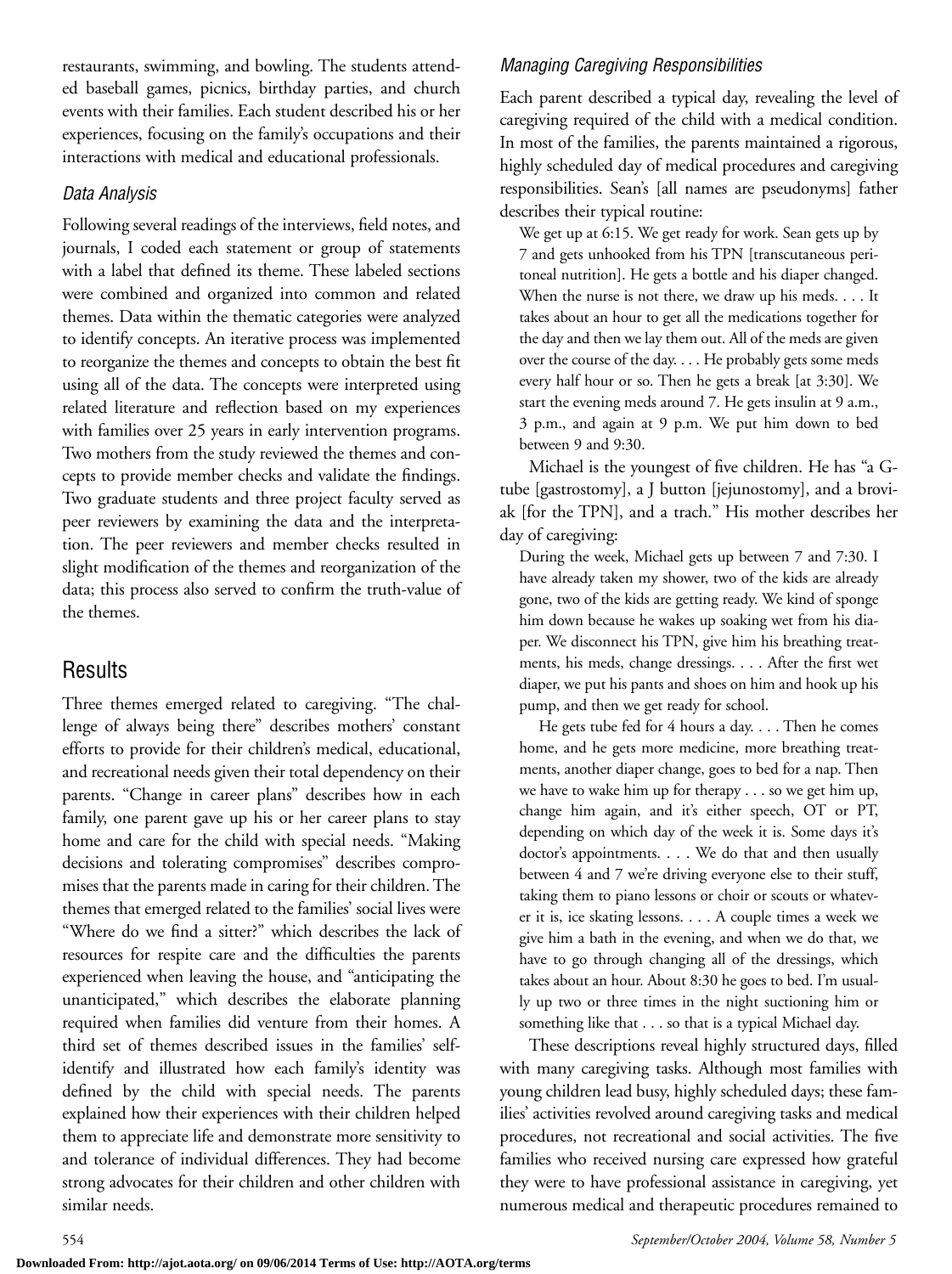be administered by the parents. The families seemed to have incorporated these intensive caregiving responsibilities into their daily lives.

*The Challenge of Always Being There.* The children's medical issues seemed to require the constant attention and energy of the families. Five of the children cycled through infections brought on by their immobility, shallow breathing, and suppressed immune systems. The parents expected periods of illness and relied heavily on their nurses for care during these periods. When the children were ill, therapies and routine appointments had to be put on hold. The parents' activities were also cancelled, so that they could be home with their children. These times were discouraging because often the children would lose skills, and progress in learning new skills was put on hold.

Beyond the medical procedures and caregiving routines, the parents were concerned about their children's developmental growth and their abilities to engage in interaction with others. This concern about the child's involvement in play seemed to present the greater challenge to the parents. The parents recognized that time spent with the child in caregiving and medical procedures did not fulfill the child's need to play and socially interact.

Because these children had limited ways of expressing their feelings, interaction and communication required constant effort by the parents. Jeremy's mother said, "Our biggest challenge with him right now is trying to find a way for him to interact more independently and to communicate with us." The student with this family observed that when the mother played physical games with Jeremy, it was important, "to look for subtle signs, like a slight furrow of his brow or the pursing of his lips" to know when he was tired and ready to stop.

One student explained with empathy how Annie's mother worried about how she felt when she showed signs of illness:

I was struck by the stress of wondering what was wrong with Annie. It is so hard to know since her communication is so impaired. She can't answer questions, speak, or communicate her thoughts using a device. She can activate switches with voice output . . . but her understanding of language seems to be limited to a small set of familiar words and phrases. I wonder if it would be beneficial to somehow to teach her words related to pain and discomfort. . . . I would find this [lack of communication] upsetting and terribly frustrating, knowing that a seizure was likely on the way and being unable to do anything to stop it.

Perhaps because Jeremy, Annie, and Katie could not play independently, their parents expressed that they felt guilty when their children were left alone. They tried many methods to engage them in independent play given their severely limited movement and vision. For example, several families had borrowed or owned switch-activated toys and easy-to-activate toys. Despite these efforts, the families had yet to discover methods for their children to play independently.

Katie's mother explained, "[the challenge is] keeping her entertained because she can not do anything for herself. . . . she likes to be entertained. . . . We're trying to find something that she can do independently . . . " The student noted that Jeremy's "participation in the world is through his family members." At age 6, "he is completely dependent on them for his every need."

The literature has identified the importance of a balance between meeting the child's developmental needs and managing the illness (Patterson & Blum, 1996; Tak & McCubbin, 2002; Turnbull & Turnbull, 1997). The parents seemed to make great efforts to maintain this balance, keeping the child's developmental skills a priority.

*Change in Career Plans.* Primarily due to their children's frequent medical appointments, illness, and hospitalizations, the parents changed their career goals. In six of the eight families, the mother left paid employment to become a full-time mother. In the family with five children, one with a rare genetic disorder, the father held three jobs to help pay for the medical expenses and allow his wife to stay home. In another family, the mother left her job to be home full time, and the father changed jobs to be home more of the time. One mother explained that she did not work outside the home because, "When [my daughter] is sick . . . everything stops because we don't know how sick she's going to get . . . she has seizures and sometimes she ends up in the hospital for a couple days, and if the respite worker calls off, I don't have anyone to watch her." These unpredictable events were not compatible with maintaining a job.

In one exception, a mother held a part-time position that allowed her and her husband to alternate days at home so that one or the other was at home with their child everyday. In a second exception, the father left his work to become a stay-at-home dad while his physician wife continued her practice. This father stated, "There were three people trying to deal with Carlie's feeding issues. So we made a decision that one of us had to stay home so that she would have a little more consistency." Both parents were pleased with the progress she had made since her father has been at home full time.

As in previous research (Barnett & Boyce, 1995; Crow, VanLeit, Berghmans, & Mann, 1997; Dunlap & Hollinsworth, 1997; Helitzer et al., 2002), these eight families had shifted their family occupations, devoting more time and energy to caregiving and less to socialization and work. When caregiving for children with specific needs requires that one parent stay home, the family's financial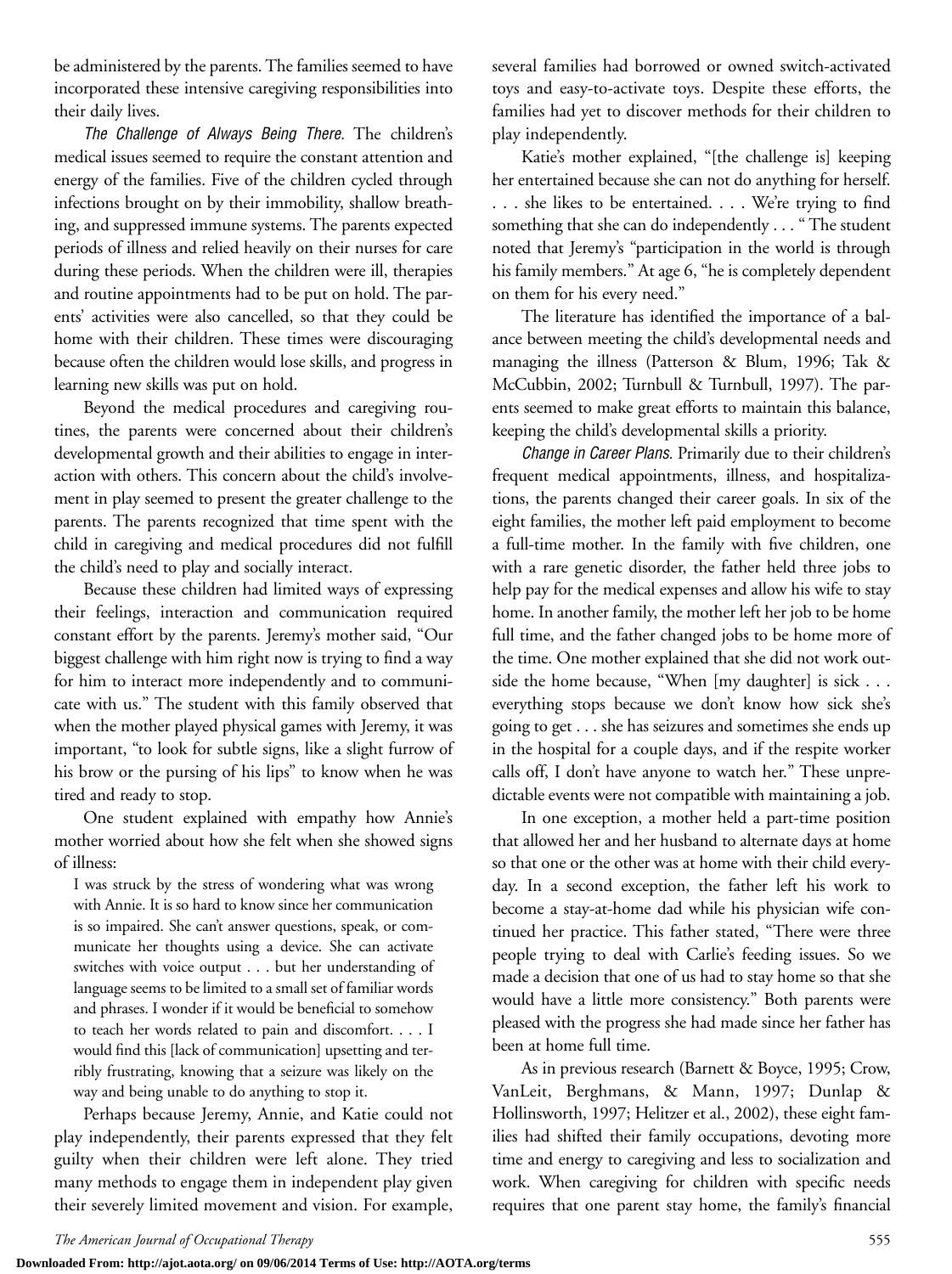well-being, and the parents' social network and self-identity can be negatively affected (Barnett & Boyce; Turnbull & Turnbull, 1997).

*Making Decisions and Tolerating Compromises.* Parents in this study were asked to make difficult decisions for their children on a regular basis—decisions about services, medications, and treatments that had important effects on their children. The parents were also frequently given advice and offered alternative treatments. Sometimes when asked to make decisions about treatments, they did not always feel that they were knowledgeable about the potential effects, risks, and benefits. Generally these decisions involved compromise that weighed the costs and benefits of several options.

For example, Jeremy had intractable seizures that needed to be controlled by medication. However, the medication made him drowsy, lethargic, and nonresponsive; therefore, his parents asked for less potent medication. As a result Jeremy was more alert, responsive, and communicative; however, he also had 30–40 seizures a day. His parents valued the ability to have daily positive interaction with their son at the risk of possible long-term consequence of the seizure activity.

Kevin's parents and physician agreed to the insertion of a baclofen pump to decrease his spasticity. By decreasing his muscle tone, his parents could easily position him with good alignment in his wheelchair. Unfortunately, the muscle tone inhibitor also affected his arm movement, such that he could no longer use his arms to reach and hold objects. Despite his loss of strength, his mother decided to continue the baclofen and hoped that he would regain some of his arm strength.

Another context for family decision making was the Individualized Education Program (IEP) meeting. In Kevin's IEP meeting, his mother decided that due to his seizure meds, sleep needs, and endurance, she would bring him to school late, that is, between 9:30 or 10:00. Although this later arrival time meant that Kevin would miss 2 hours of instruction, his mother negotiated this arrangement because she knew that if he became overly tired, his seizures would increase, and he would not benefit from the instruction he did receive.

In family-centered intervention, professionals recognize that parents are the primary decision makers when planning services for their child (Dunst, Trivette, & Deal, 1994; Humphry & Case-Smith, 2001). The Individuals With Disabilities Education Act Amendments (1997) reinforce this concept by specifically including the parents in every educational decision that is made for the child. Although professionals recognize that parents have these rights, they also acknowledge that good decision making requires deep understanding of the issues. At times, the parents felt that they were being asked to weigh options without adequate information and without knowledge of the costs associated with each option. The parents in our study discussed the compromises that they had needed to make when planning medical and educational interventions. These decisions seemed to weigh on the parents and they expressed anxiety regarding whether or not they had made the best choice.

# *Maintaining a Social Life*

As discussed in the previous section, socialization was affected by the parents' inability to find a sitter and the lack of respite care. When families, including the child with a medical condition, attended recreational or social events outside their home, extraordinary planning and creative adaptability were required.

*Where Do We Find a Sitter?* Most of the families did not use child-care providers given the extensive caregiving demands of their children; therefore, the parents had limited options for leaving home. Five of the children had poorly controlled seizures, four had compromised immune systems, two vomited frequently, and two had very low endurance for activity. In several of the families, one extended family member took care of the child for short periods if the parents needed some respite. For Annie's parents, "Basically the only people that help are Dan's parents . . . no one else has taken the time to learn how to do the medicines."

Although several of Jeremy's extended-family members had indicated an interest in learning his medical treatment to help care of him, these arrangements had not been made. Sean's family also did not have any help with respite other than nurses; "I would say the only extended family that really helps is [my husband's] mother, and mostly when we are not home and people need to drop off supplies. When we are in the hospital [with Sean], she will watch our daughter . . . so the only respite that we have had is the nurse." In general, the families only attended community activities in which the entire family could participate.

These parents, like those described by Kirk (1998) and Murphy (1997), rarely accessed respite. The parents did not complain about lack of respite and seemed to accept their situations. In some cases, the child's care could be taught to others, but the parents seemed reluctant to take the chance that problems may occur.

*Anticipating the Unanticipated.* Because the children in this study had multiple and often unpredictable needs, parents felt that they had to carefully and extensively plan each activity outside the home. Unanticipated events and preparing for them was a dominant theme in each family's social life.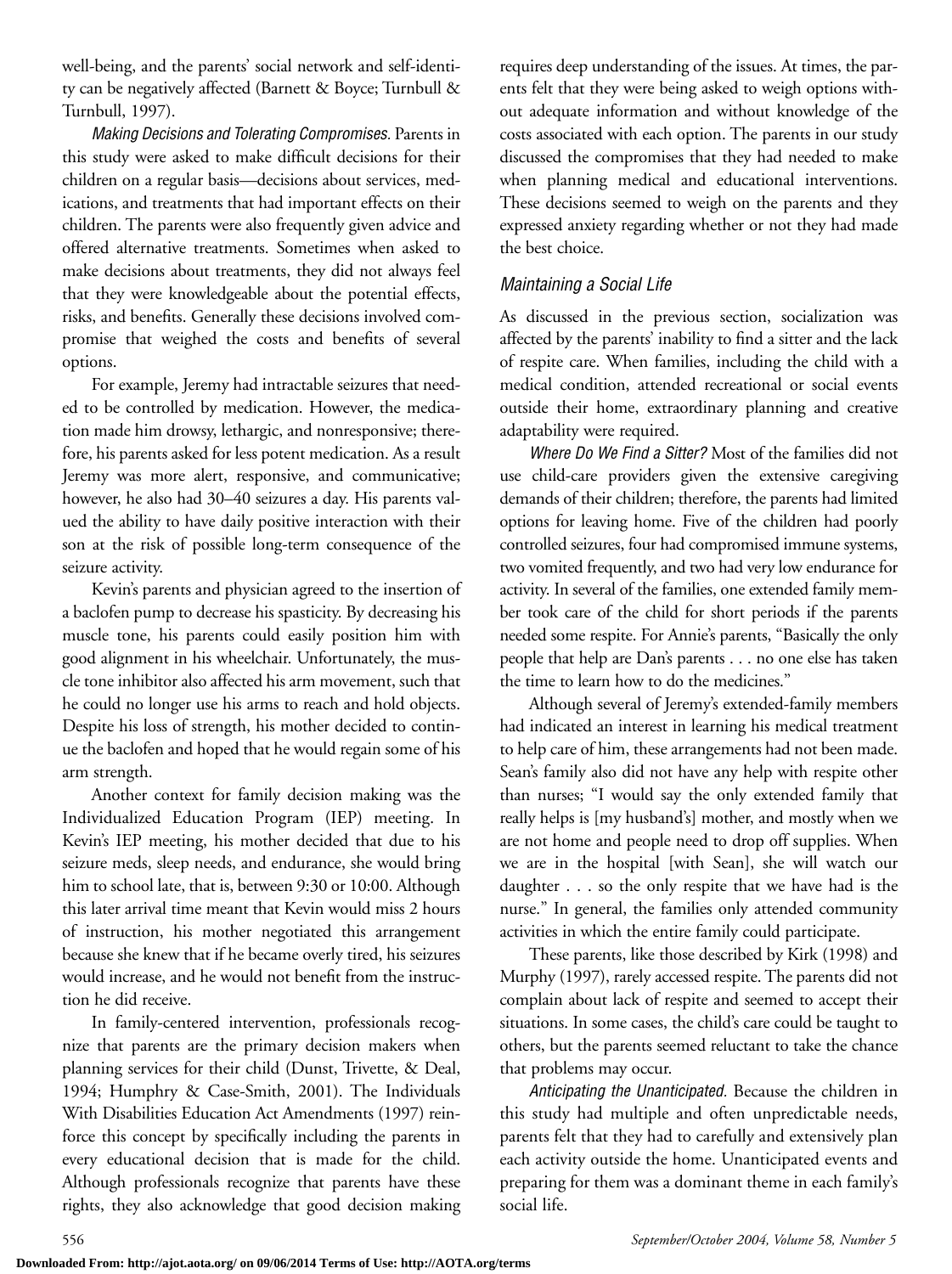When Jeremy's family went swimming or bowling, the parents had to check the facilities' accessibility before the visit. His father prepared for a bowling outing by researching the facility's accessibility and its least busy times. This family organized the equipment and supplies needed before every event. They developed plans "A" and "B"—"A" hoping that Jeremy would tolerate the activity or "B" fearing that he would not and they would need to return home. Carlie's reflux required that her parents take two to three changes in clothes with them on outings. They always had an "escape plan" in case she began to vomit. Carlie had a very low tolerance to noise so her parents used headphones at birthdays and in restaurants. The headphones allowed Carlie to enjoy the activity without being overwhelmed.

David's parents often had to curtail social events and outings because his endurance was poor. "We mainly have problems because David gets tired faster, he gets colds easier, and if he gets any type of cold we pretty much have to stay in the house. We have to do what he can do. So if he gets worn out we just have to go home . . . he has asthma and when you can't breath and you have a weak heart, it is double trouble." David's mother further explained:

You make plans with friends, but you really don't know if you're going to be there until you're there . . . because he can get sick, he can have a seizure, his respite provider may not show up . . .

In general the families made careful decisions about their outings and the social events they attended. They weighed the costs and benefits, they decided whether or not they had the energy, then they planned carefully what supplies and equipment would be needed. Each had mastered packing all of the equipment and supplies that may be needed, including headphones, medications, extra clothing, and medical supplies. As well-supplied as they were, they also prepared to return home quickly, curtailing their attendance when problems arose. Several parents voiced that they hoped that relatives and friends understood their frequent early departures.

Perhaps these parents persevered in making efforts to participate in social events in order to maintain a balance and a semblance of typical family functioning. Gallimore et al. (1996) discussed the ongoing importance of family flexibility and adaptability to balance family functions when children have developmental disabilities or medical chronic conditions.

#### *Maintaining a Self-Identity*

With the level of care required by these children, it is not surprising that the disability became a prominent aspect of the family's identity and social–emotional selves. Through many of the conversations with the parents, it became

apparent that the families viewed their self-identity in a positive way, to the extent that they made opportunities to support others in similar situations.

*Celebrating Life.* An important element of the parents' attachment to and feelings about their child was that each had faced the very real possibility that the child would die. Each child, at some point, and usually not at the time of birth, had reached a state of critical medical condition. These times, when their children were critically ill and in ICUs, left the parents with indelible memories. Although the students did not specifically ask about these traumatic times, the parents provided detailed accounts of medical crises when they thought they would "lose" their child.

David's parents described his heart surgeries during his first 2 years. During the last heart surgery, he had a stroke and was in a coma for several days. Michael's genetic disorder is known to result in early death, and he has been critically ill a number of times. Carlie spent the first 2 months in the neonatal ICU "barely holding on to life." Jeremy had been a typically developing infant until an accident in which he was almost strangled by slipping through his highchair. He was very close to death in the 24 hours following the accident.

Parents seemed to respond to these experiences of critical illness or severe injury by vowing to be continually grateful for their child's survival and life. Several of the parents referred to their child as a gift who allowed them to appreciate life. About half of the parents continued to live with the knowledge that they may yet lose their child. However, rather than grieving, this knowledge seemed to make them to appreciate the time that they had with their child and the joys that he or she brought to the family. Michael's mother explained; "Michael has given us so much. His brothers and sisters love him. They've learned about what it's like to be different. . . . They've changed. My husband and I have changed . . . because Michael has these issues, we enjoy every little thing he does."

The parents described ways that they had become more sensitive to and tolerant of individual differences. They seemed to appreciate life more, having almost lost a child and knowing how tenuous life is.

*Becoming an Advocate.* The families actively participated in advocacy for children with disabilities and had joined advocacy organizations or support groups. For example, Sean's mother belonged to two support groups, a transcutaneous peritoneal nutrition support group and a support group for children with genetic disorders.

Two other mothers worked part-time for advocacy groups. Mary, Jeremy's mother, worked part-time for a state family advocacy agency. Her role was to maintain a Web site for families with children with disabilities. She also

**Downloaded From: http://ajot.aota.org/ on 09/06/2014 Terms of Use: http://AOTA.org/terms**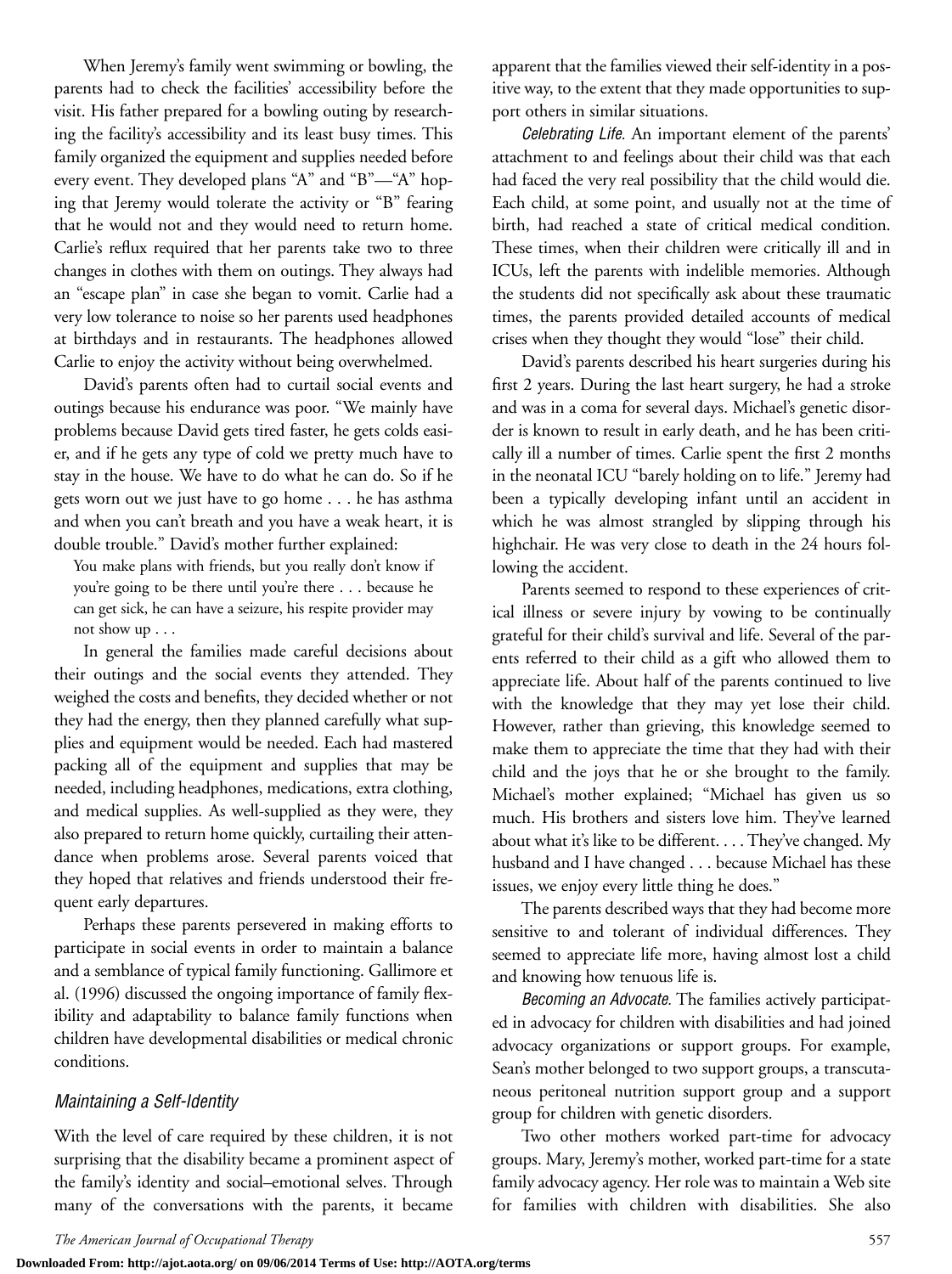belonged to a parent organization that matched parents throughout the United States who had similar children and established long-distance communication. Michael's mother also worked a few hours a week for an advocacy group. "You know, I finally feel like I have a purpose. I'm on the family advisory council at the hospital."

Helitzer et al. (2002) suggested that mothers of children with disabilities assume roles that bridge the world of medical and educational professional with everyday home life. These support groups may replace some of the social activities that the parents have lost or can not sustain. The personal satisfaction that they achieve through their advocacy occupations may fulfill their interests in leadership and professional interaction that they may have otherwise experienced in a career.

The findings of this study suggest that the identities of these parents revolved around their preschool children with chronic medical conditions. The parents felt competent in caring for their children, who had survived life-threatening trauma or illness. They had accessed a full range of services and had joined advocacy and support groups. Each family felt that sharing their stories and their experiences was important as they told their stories in detail to the students and opened their homes to the students for 6 months. Parents communicated that the child had a positive effect on family members who had become more sensitive to and accepting of disabilities. They also seemed to feel more appreciative of each other and of life itself.

# *Occupational Therapy Practice Implications*

Practitioners can help families maintain a balance of family functions, by problem solving to find ways to enable children with severe disabilities to play and interact and suggesting efficient ways for parents to manage their daily caregiving routines. For example, recommending use of assistive technology, such as adapted switches or augmentative communication devices, can allow children with limited motor function to access toys that provide auditory and visual stimulation. Assistive technology is most helpful when it fits well into the families' values and style of communication and provides meaningful play to the child (Deitz & Swinth, 1997).

The medical and educational decisions these parents faced were difficult to make, and often the parents felt that they were without one clearly best choice. Sometimes these parents had to choose the least detrimental option among several potentially negative scenarios. Professionals can support parents in their decision making by providing them accurate, relevant information (King et al., 1999; Patterson et al., 1994) and supporting their decision once it has been made. Parents should be prepared and informed as much as

possible when asked to prioritize intervention and treatment options. Once parents have made a decision, professionals should not only honor it, but embrace and implement the decision so that it can serve the best interests of the child and family. Parents in early intervention have expressed that they wished professionals were nonjudgmental and would think the best of the choices they made as parents (McWilliam, Tocci, & Harbin, 1998).

To help parents balance their caregiving responsibilities with social and recreational activities, practitioners can identify sources of respite that parents can use, acknowledging that competence in nursing and medical procedures would be necessary. Professionals can encourage parents to teach the child's care to extended family members. Extended family often want to help but do not know how. When they participate in the child's care, they gain a better understanding of the parents' experiences and can offer more emotional support.

Practitioners should encourage families to participate in recreational and social activities (Dunst et al., 1994). Practitioners can help by identifying community recreational facilities that are accessible and suggest methods to make outings successful. An occupational therapist's role is to listen and to provide parents with information on support and advocacy groups, including those on the Internet. They can also encourage families to establish identities in organizations and with social groups beyond those focused on disability (Dunst et al.; Turnbull & Turnbull, 1997).

# *Limitations*

This sample of families was homogeneous across a number of dimensions, including race, socioeconomic status, and composition. The homogeneity allowed for in-depth exploration of their similar experiences and functions. The strong cohesion among family members may be unique to the participants who were studied and who volunteered to participate in a graduate student training project. All of the families had financial resources and medical insurance; the study's findings can not be generalized to families without these resources.

# *Recommendation for Future Research*

Inclusion of a larger and more heterogeneous group of participants would increase the generalizability of the study's findings. Future qualitative research should explore family occupations when children have other types of disabilities, such as behavioral problems. The siblings' experiences should also be explored because the research literature investigating sibling experiences is minimal. The shifts in parents' roles and their methods of adapting to their children's caregiving needs should be further analyzed using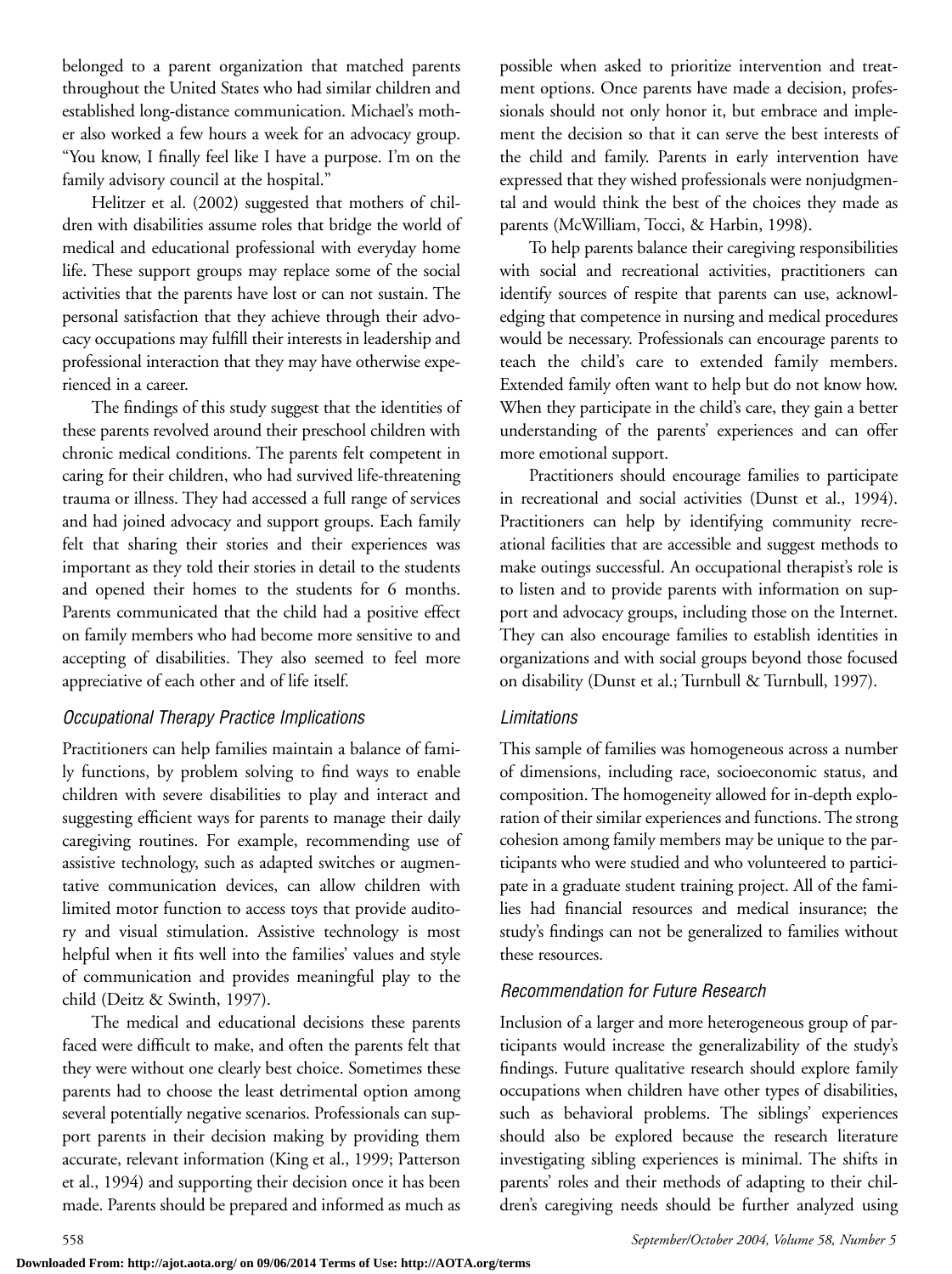quantitative research methods. Analysis of measures of coping strategies, social supports, perception of stress, and adaptability in parents with children with chronic conditions can produce predictive models of family adaptation and resiliency to further extend and validate the findings of this study.

# **Conclusions**

These families had round-the-clock demands and responsibilities to care for children with significant chronic medical conditions and developmental disabilities. The parents had shifted their occupations from work outside the home and social activities to caregiving activities and frequent interaction with health care professionals. When children have chronic medical conditions, practitioners can help families balance the child's medical needs and developmental needs. They can also support families in balancing caregiving responsibilities with social and recreational activities. Resilient families, such as those who participated in this study, give us lessons to pass onto other families in similar circumstances.▲

# Acknowledgments

I appreciate the families' willingness to share their lives with The Ohio State University IMPACTS graduate students and faculty. I thank the IMPACTS students and families who allowed me to use the data from their experiences together. I also acknowledge the IMPACTS faculty for their assistance in collecting and interpreting the data. This study and the IMPACTS project were funded by a U.S. Office of Special Education and Rehabilitative Services personnel preparation grant, H325A010114.

# References

- Andrews, M. M., & Nielson, D. W. (1988). Technology dependent children in the home. *Pediatric Nursing, 14*, 111–114.
- Barnett, W. S., & Boyce, G. C. (1995). Effects of children with Down syndrome on parent's activities. *American Journal on Mental Retardation, 100*, 115–127.
- Bristol, M. M., & Schopler, E. (1983). Stress and coping in families with autistic adolescents. In E. Schopler & G. B. Mesibov (Eds.), *Autism in adolescent and adults* (pp. 251–278). New York: Plenum.
- Burke, S. O., Harrison, M. B., Kauffmann, & Wong, C. (2001). Effects of stress point intervention with families of repeatedly hospitalized children. *Journal of Family Nursing, 7*(2), 128–158.
- Crowe, T. K. (1993). Time use of mothers with young children: The impact of a child's disability. *Developmental Medicine and Child Neurology, 35*, 621–630.
- Crowe, T. K., VanLeit, B., Berghmans, K. K., & Mann, P. (1997). Role perceptions of mothers with young children: The impact of a child's disability. *American Journal of Occupational Therapy, 51,* 651–661.
- Deitz, J. C., & Swinth, Y. (1997). Accessing play through assistive technology. In L. D. Parham & L. S. Fazio (Eds.), *Play in occupational therapy with children*. St. Louis, MO: Mosby.
- Dunlap, W. R., & Hollinsworth, J. S. (1977). How does a handicapped child affect the family? Implications for practitioners. *The Family Coordinator, 26*, 286–293.
- Dunst, C. J., Trivette, C. M., & Deal, A. G. (Eds.). (1994). *Supporting and strengthening families: Methods, strategies, and practices.* Cambridge, MA: Brookline.
- Dyson, L. L. (1996). The experiences of families of children with learning disabilities: Parental stress, family functioning, and sibling self-concept*. Journal of Learning Disabilities, 29,* 280–286.
- Gallimore, R., Coots, J., Weisner, T., Garnier, H., & Guthrie, D. (1996). Family responses to children with early developmental delays II: Accommodation intensity and activity in early and middle childhood. *American Journal on Mental Retardation, 101*, 215–232.
- Gallimore, R., Weisner, T., Bernheimer, L., Guthrie, D., & Nihira, K. (1993). Family responses to young children with developmental delays. Accommodation activity in ecological and cultural context*. American Journal of Mental Retardation, 98*, 185–206.
- Gallimore, R., Weisner, T., Kaufman, S., & Bernheimer, L. (1989). The social construction of ecological niches. Family accommodation of developmentally delayed children. *American Journal of Mental Retardation, 94*, 216–230.
- Harris, V. S., & McHale, S. M. (1989). Family life problems, daily caretaking activities, and the psychological well-being of mothers and mentally retarded children. *American Journal on Mental Retardation, 94,* 231–239.
- Helitzer, D. L., Cunningham-Sabo, L. D., VanLeit, B., & Crowe, T. K. (2002). Perceived changes in self-image and coping strategies of mothers of children with disabilities. *Occupational Therapy Journal of Research, 22*, 25–33.
- Humphry, R., & Case-Smith, J. (2001). Working with families. In J. Case-Smith (Ed), *Occupational therapy for children* (4th ed.). St. Louis, MO: Mosby.
- Individuals With Disabilities Education Act Amendments of 1997. Pub. L. 105–117, 34 C.F.R.
- Innocenti, M. S., & Huh, K. (1992). Families of children with disabilities: Normative data and other considerations on parenting stress. *Topics in Early Childhood Special Education, 12,* 403–427.
- Jennings, P. (1990). Caring for a child with a tracheostomy. *Nursing Standard, 4*(32), 38–40.
- King, G. A., King, S. M., & Rosenbaum, P. L. (1996). How mothers and fathers view professional caregiving for children with disabilities. *Developmental Medicine and Child Neurology, 38,* 397–407.
- Kirk, A. (1998). Families' experiences of caring at home for a technology-dependent child: A review of the literature. *Child, Care, Health, and Development, 24*, 101–114.
- Knafl, K., Breitmayer, B., Gallo, A., & Zoeller, L. (1996). Family response to childhood chronic illness: Description of

**Downloaded From: http://ajot.aota.org/ on 09/06/2014 Terms of Use: http://AOTA.org/terms**